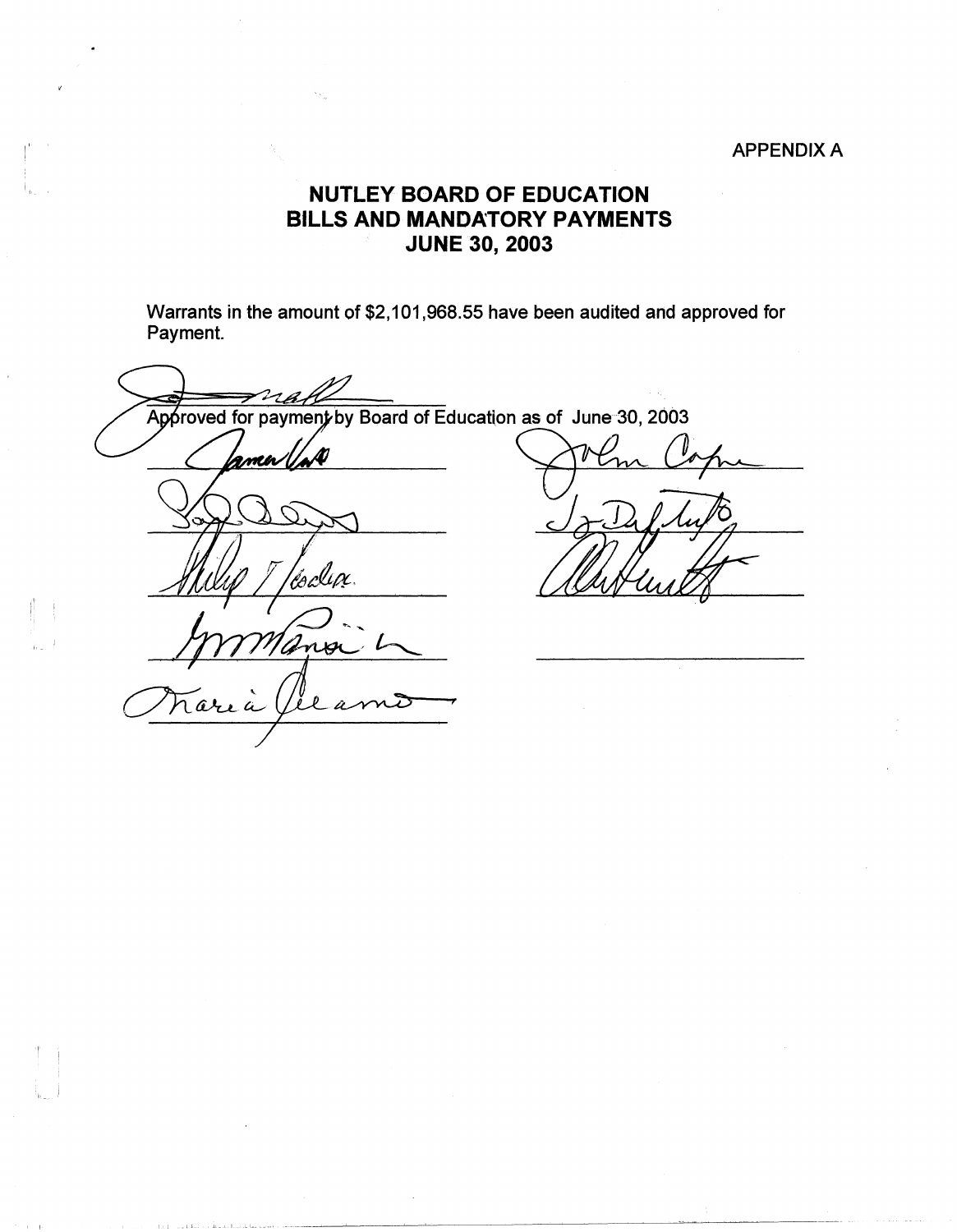Check journal **Check iournal** Nutley Board of Education<br>Rec and Unrec checks Hand and Machine checks **Page 1 of 6** 

Records and Machine checks and Machine checks of the United States of the United States 07/09/03

Starting date 6/24/03 Ending date 6/30/03

| <b>Cknum</b>  | <b>Date</b> | <b>Rec date</b> | <b>Vcode</b>    | Vendor name                                    | <b>Check amount</b> |
|---------------|-------------|-----------------|-----------------|------------------------------------------------|---------------------|
| 054070 H      | 06/24/03    |                 | <b>PAY</b>      | <b>B.O.E. SALARY ACCOUNT</b>                   | \$1,449,463.76      |
| 054071 H      | 06/24/03    |                 |                 | BOEP BOARD OF EDUCATION PETTY CASH ACCOUNT     | \$271.10            |
| 054072 H      | 06/24/03    |                 |                 | BOET BOE TRANSPORTATION PETTY CASH ACCOUN'     | \$43.00             |
| 054073 H      | 06/24/03    |                 |                 | CTPC COMPUTER TECHNOLOGY PETTY CASH ACCOL      | \$92.04             |
| 054074 H      | 06/24/03    |                 |                 | <b>FSPC FRANKLIN SCHOOL PETTY CASH ACCOUNT</b> | \$212.69            |
| 054075 H      | 06/24/03    |                 | <b>LIPC</b>     | LINCOLN SCHOOL PETTY CASH ACCOUNT              | \$292.39            |
| 054076 H      | 06/24/03    |                 |                 | NBED NBOE EXTENDED DAY PETTY CASH ACCOUNT      | \$207.47            |
| 054077 H      | 06/24/03    |                 | <b>RSP</b>      | RADCLIFFE SCHOOL PETTY CASH ACCOUNT            | \$288.78            |
| 054078 H      | 06/24/03    |                 |                 | SSPC SPECIAL SERVICES PETTY CASH ACCOUNT       | \$289.72            |
| 054079 H      | 06/24/03    |                 |                 | SGPC SPRING GARDEN PETTY CASH ACCOUNT          | \$298.15            |
| 054081 H      | 06/24/03    |                 |                 | WSPC WASHINGTON SCHOOL PETTY CASH ACCOUNT      | \$156.24            |
| 054082 H      | 06/24/03    |                 |                 | NHPC NUTLEY HIGH SCHOOL PETTY CASH ACCOUNT     | \$238.03            |
| 054083 H      | 06/24/03    |                 | <b>YS1</b>      | YANTACAW SCHOOL PETTY CASH ACCOUNT             | \$296.45            |
| 054084 H      | 06/30/03    |                 | <b>PAY</b>      | <b>B.O.E. SALARY ACCOUNT</b>                   | \$122,858.48        |
| 054085 H      | 06/26/03    |                 |                 | BOES BOARD OF EDUCATION SALARY ACCOUNT         | \$38,220.68         |
| 054086 H      | 06/24/03    | 06/24/03        | YS1             | YANTACAW SCHOOL PETTY CASH ACCOUNT             | \$0.00              |
| 054087 H      | 06/26/03    |                 | <b>CWB</b>      | <b>BOLLINGER FOWLER</b>                        | \$171.65            |
| 054088        | 06/27/03    |                 |                 | EZP2 E-Z PASS                                  | \$2,000.00          |
| 054089        | 06/27/03    |                 |                 | <b>NBOE NUTLEY BOARD OF EDUCATION</b>          | \$62.40             |
| 054090        | 06/27/03    |                 |                 | <b>NHS1 NUTLEY HIGH SCHOOL</b>                 | \$574.09            |
| 054091 H      | 06/30/03    |                 |                 | <b>SWRF SKATERS WORLD ROLLER RINK</b>          | \$100.00            |
| 054092        | 06/30/03    |                 | <b>API</b>      | <b>ACCENT PRESS, INC.</b>                      | \$775.00            |
| 054093        | 06/30/03    |                 | <b>ACE</b>      | ACE LOCK & SUPPLY CO.                          | \$334.59            |
| 054094        | 06/30/03    |                 | <b>AFPI</b>     | <b>ACME FOOD PRODUCTS INC</b>                  | \$1,587.81          |
| 054095        | 06/30/03    |                 | <b>AGL</b>      | AGL WELDING SUPPLY CO. INC.                    | \$97.54             |
| 054096        | 06/30/03    |                 | AS <sub>6</sub> | <b>ALLEGRO SCHOOL</b>                          | \$9,030.00          |
| 054097        | 06/30/03    |                 | AME             | <b>AMERADA HESS</b>                            | \$811.02            |
| 054098        | 06/30/03    |                 |                 | <b>ARCH ARCH WIRELESS</b>                      | \$136.68            |
| 054099        | 06/30/03    |                 | <b>AFS</b>      | <b>ASTONE FLEET SERVICE</b>                    | \$7,354.27          |
| 054100        | 06/30/03    |                 | <b>BN</b>       | <b>BARNES &amp; NOBLE</b>                      | \$119.00            |
| 054101        | 06/30/03    |                 | BT <sub>2</sub> | <b>BARONE'S TOWING</b>                         | \$65.00             |
| 054102        | 06/30/03    |                 |                 | <b>BFS1 BARRY FOOD SALES</b>                   | \$104.00            |
| 054103        | 06/30/03    |                 |                 | <b>BSCC BELLEVILLE SUPPLY CO., INC.</b>        | \$92.66             |
| 054104        | 06/30/03    |                 | <b>BPS</b>      | <b>BELLRIDGE PLUMBING SUPPLY CORPORATION</b>   | \$275.80            |
| <b>054105</b> | 06/30/03    |                 | <b>BSS</b>      | BELL'S SECURITY SALES INC                      | \$587.95            |
| 154106        | 06/30/03    |                 |                 | <b>BCSS BERGEN COUNTY SPECIAL SERVICES</b>     | \$504.00            |
| <b>J54107</b> | 06/30/03    |                 | <b>BD</b>       | <b>BLOOMFIELD DRAPERY INC</b>                  | \$2,145.00          |
| 054108        | 06/30/03    |                 |                 | <b>BOBF BONNIE BRAE</b>                        | \$4,500.00          |
| 054109        | 06/30/03    |                 |                 | <b>BRAD BRADLEY TIRE SERVICE</b>               | \$377.86            |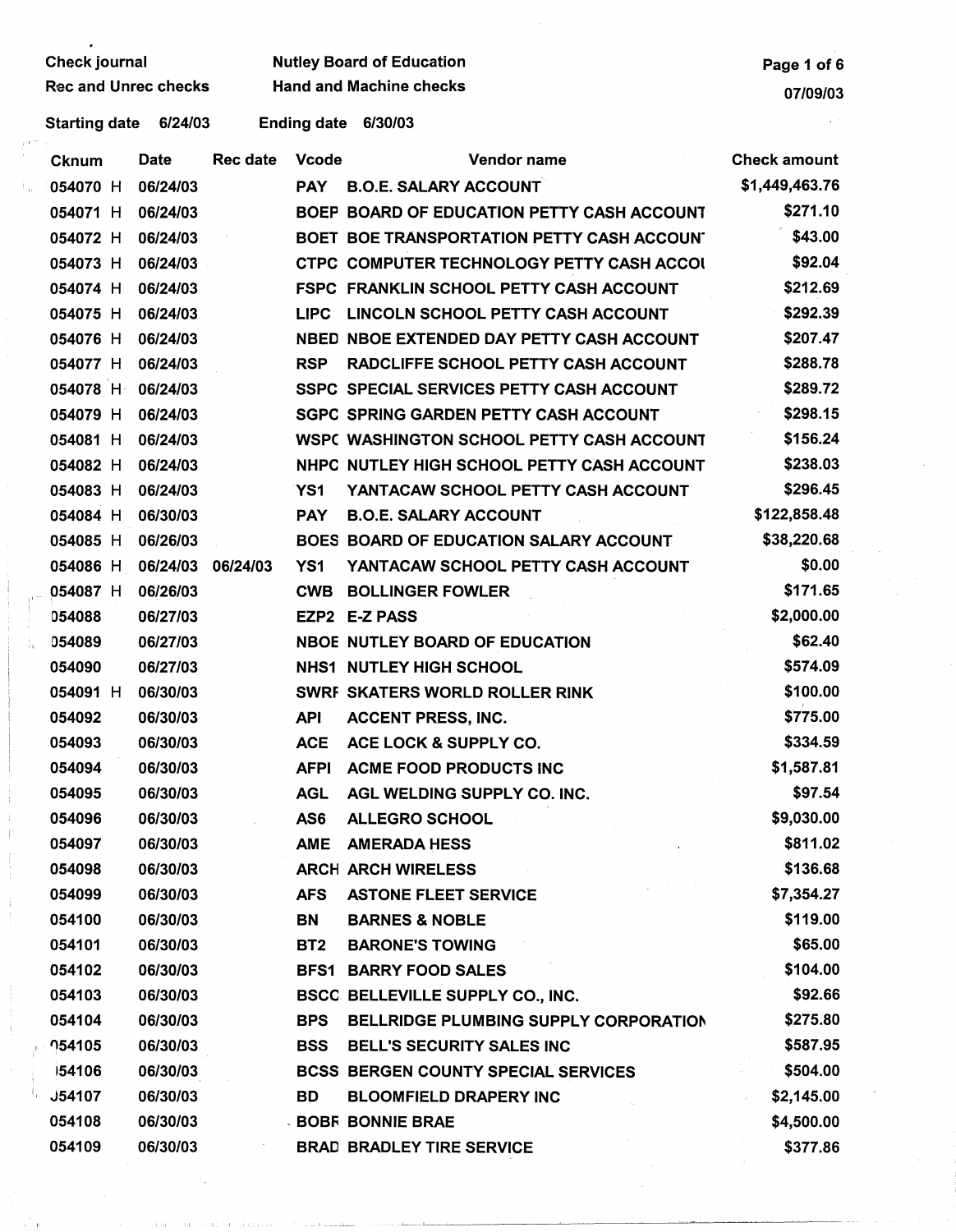| <b>Check journal</b>        |             |          | <b>Nutley Board of Education</b> | Page 2 of 6                                  |                     |
|-----------------------------|-------------|----------|----------------------------------|----------------------------------------------|---------------------|
| <b>Rec and Unrec checks</b> |             |          |                                  | <b>Hand and Machine checks</b>               | 07/09/03            |
| <b>Starting date</b>        | 6/24/03     |          | <b>Ending date</b>               | 6/30/03                                      |                     |
| Cknum                       | <b>Date</b> | Rec date | <b>Vcode</b>                     | Vendor name                                  | <b>Check amount</b> |
| 054110                      | 06/30/03    |          | $\mathsf{cs}$                    | <b>CALAIS SCHOOL</b>                         | \$2,145.00          |
| 054111                      | 06/30/03    |          |                                  | CCPT CALDWELL COMMUNITY PHYSICAL THERAPY     | \$760.00            |
| 054112                      | 06/30/03    |          | <b>CAL</b>                       | <b>CALENDARS</b>                             | \$24.09             |
| 054113                      | 06/30/03    |          | <b>SC10</b>                      | <b>CAMMARATA, MD; SANDRA</b>                 | \$1,400.00          |
| 054114                      | 06/30/03    |          |                                  | <b>CAN1 CANON BUSINESS SOLUTIONS</b>         | \$5,228.52          |
| 054115                      | 06/30/03    |          | JC7                              | <b>CAPPELLO; JOSEPH</b>                      | \$121.20            |
| 054116                      | 06/30/03    |          | DC <sub>5</sub>                  | <b>CARGILL; DONNA</b>                        | \$125.97            |
| 054117                      | 06/30/03    |          |                                  | <b>CAS1 CASCADE SCHOOL SUPPLIES</b>          | \$556.95            |
| 054118                      | 06/30/03    |          |                                  | CCH1 CCH, INC.                               | \$57.88             |
| 054119                      | 06/30/03    |          |                                  | <b>CCVS CCV SOFTWARE</b>                     | \$190.90            |
| 054120                      | 06/30/03    |          | <b>CPC</b>                       | <b>CENTRAL-LEWMAR PAPER</b>                  | \$540.00            |
| 054121                      | 06/30/03    |          | CP <sub>1</sub>                  | <b>CEREBRAL PALSY ASSOC MIDDLESEX COUNT)</b> | \$7,452.00          |
| 054122                      | 06/30/03    |          | MC5                              | <b>CERVASIO; MARIA.</b>                      | \$184.49            |
| 054123                      | 06/30/03    |          | <b>CHE</b>                       | <b>CHERENSON GROUP</b>                       | \$670.52            |
| 054124                      | 06/30/03    |          | <b>CEC</b>                       | <b>CHILDCRAFT EDUCATION CORPORATION</b>      | \$62.77             |
| 054125                      | 06/30/03    |          | EC <sub>2</sub>                  | <b>CHUNG, MD; ELIZABETH</b>                  | \$300.00            |
| 054126                      | 06/30/03    |          | <b>CSCI</b>                      | CITY SUPPLY CO., INC.                        | \$354.26            |
| 054127                      | 06/30/03    |          |                                  | CCBC COCA COLA BOTTLING CO OF NEW YORK INC.  | \$1,469.87          |
| 054128                      | 06/30/03    |          | <b>COL</b>                       | <b>COLANERI BROS.</b>                        | \$285.65            |
| 054129                      | 06/30/03    |          | <b>COM</b>                       | <b>COMPUTER CONSULTING GROUP</b>             | \$150.00            |
| 054130                      | 06/30/03    |          | CG                               | <b>CONTEMPORARY GLASS</b>                    | \$621.25            |
| 054131                      | 06/30/03    |          | CC4                              | <b>COOKIE CUPBOARD</b>                       | \$259.50            |
| 054132                      | 06/30/03    |          | KC                               | <b>CULLITY; KATHLEEN</b>                     | \$161.95            |
| 054133                      | 06/30/03    |          | ED <sub>2</sub>                  | D'ANGIO; ELIZABETH                           | \$178.91            |
| 054134                      | 06/30/03    |          | <b>DSC</b>                       | DELTA SYSTEMS CO INC                         | \$416.90            |
| 054135                      | 06/30/03    |          | ĐН                               | <b>DETAILED HEATING INC</b>                  | \$3,530.00          |
| 054136                      | 06/30/03    |          | DD <sub>3</sub>                  | <b>DIGIOVINE; DONALD</b>                     | \$135.79            |
| 054137                      | 06/30/03    |          | MD3                              | <b>DIVINS; MARIA</b>                         | \$572.00            |
| 054138                      | 06/30/03    |          |                                  | DDDC DOUGLASS DEVELOPMENT DISABILITIES CNTR  | \$7,900.56          |
| 054139                      | 06/30/03    |          | JD                               | <b>DWYER; JOSEPH</b>                         | \$141.00            |
| 054140                      | 06/30/03    |          | EA                               | <b>ENERGY FOR AMERICA</b>                    | \$3,859.00          |
| 054141                      | 06/30/03    |          |                                  | EPLU EPLUS TECHNOLOGIES, INC.                | \$206.00            |
| 054142                      | 06/30/03    |          | <b>ESC</b>                       | <b>ESSEX COUNTY BOARD OF ELECTIONS</b>       | \$9,745.96          |
| 054143                      | 06/30/03    |          |                                  | ECES ESSEX COUNTY EDUCATIONAL SERVICES       | \$13,929.61         |
| 054144                      | 06/30/03    |          |                                  | ECVS ESSEX COUNTY VOCATIONAL SCHOOLS         | \$4,560.00          |
| 054145                      | 06/30/03    |          | <b>FIC</b>                       | <b>FESTIVAL ICE CREAM</b>                    | \$36.84             |
| 054146                      | 06/30/03    |          | <b>FOG</b>                       | <b>FOGARTY &amp; HARA, ESQS.</b>             | \$2,405.00          |
| 054147                      | 06/30/03    |          | <b>FCC</b>                       | <b>FRANKLIN CENTRAL COMMUNICATIONS</b>       | \$174.00            |
| 054148                      | 06/30/03    |          | FS <sub>2</sub>                  | <b>FRANKLIN SCHOOL</b>                       | \$140.00            |
|                             |             |          |                                  |                                              |                     |
|                             |             |          |                                  |                                              |                     |

I :

ti<br>M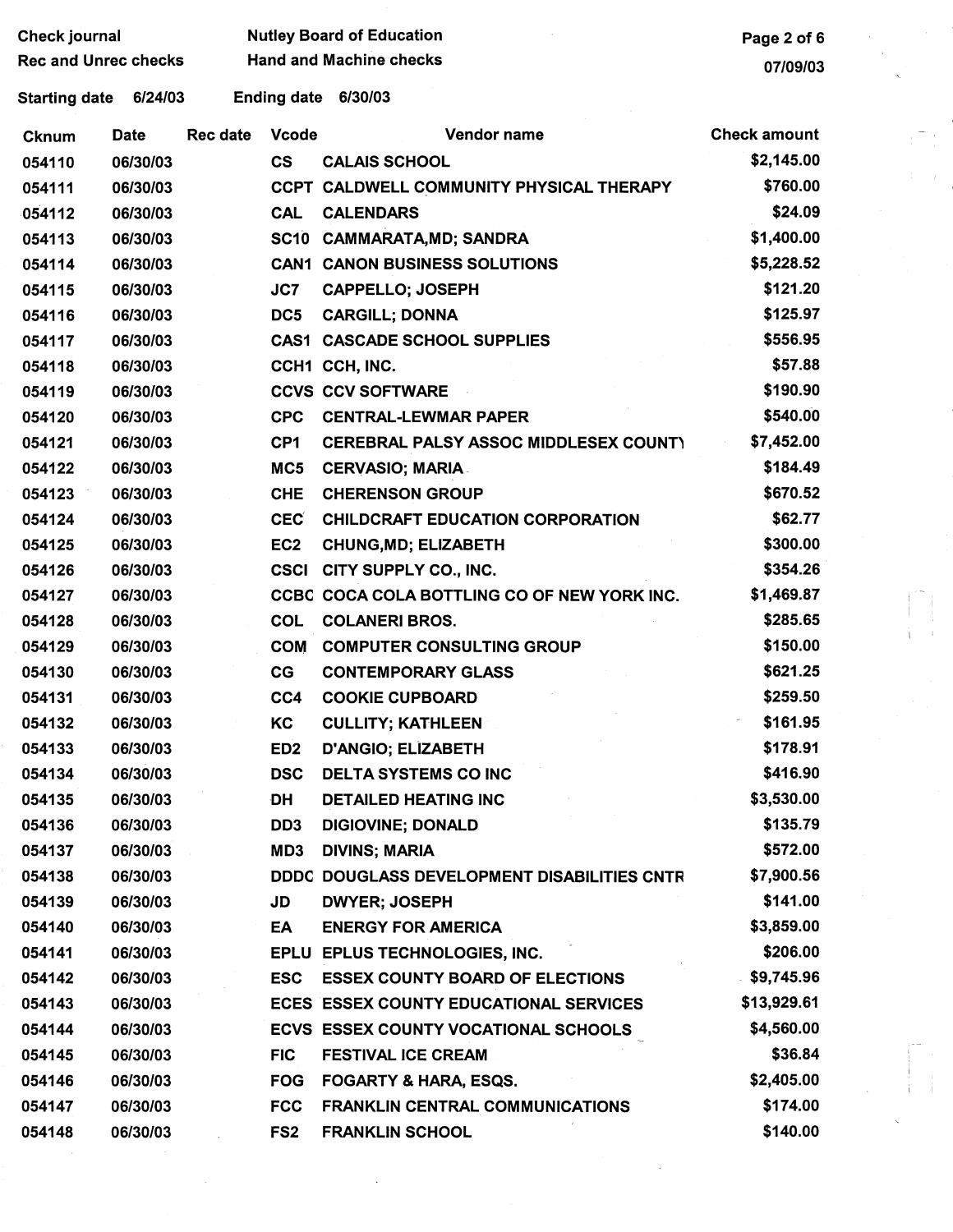| <b>Check journal</b>        |          |          |                    | <b>Nutley Board of Education</b>                      | Page 3 of 6         |
|-----------------------------|----------|----------|--------------------|-------------------------------------------------------|---------------------|
| <b>Rec and Unrec checks</b> |          |          |                    | <b>Hand and Machine checks</b>                        | 07/09/03            |
| <b>Starting date</b>        | 6/24/03  |          | <b>Ending date</b> | 6/30/03                                               |                     |
| <b>Cknum</b>                | Date     | Rec date | <b>Vcode</b>       | Vendor name                                           | <b>Check amount</b> |
| 054149                      | 06/30/03 |          | AF <sub>3</sub>    | <b>FRANNICOLA; ANGELO</b>                             | \$630.34            |
| 054150                      | 06/30/03 |          | SF <sub>2</sub>    | <b>FURNARI; SUSAN</b>                                 | \$318.74            |
| 054151                      | 06/30/03 |          | <b>GPB</b>         | <b>GACCIONE, POMACO &amp; BECK</b>                    | \$4,197.20          |
| 054152                      | 06/30/03 |          | JG2                | <b>GAMBARO; JAININE</b>                               | \$450.00            |
| 054153                      | 06/30/03 |          |                    | <b>GEC4 GE CAPITAL</b>                                | \$1,665.00          |
| 054154                      | 06/30/03 |          |                    | <b>GRAN GRAINGER INC.</b>                             | \$1,235.81          |
| 054155                      | 06/30/03 |          | <b>GSC</b>         | <b>GRIFFITH SHADE COMPANY</b>                         | \$25.50             |
| 054156                      | 06/30/03 |          | HJ2                | <b>HERFF JONES</b>                                    | \$1,224.99          |
| 054157                      | 06/30/03 |          | BH <sub>1</sub>    | <b>HIRSCH; BARBARA</b>                                | \$80.55             |
| 054158                      | 06/30/03 |          | <b>IOE</b>         | <b>IMPERIAL OFFICE EQUIPMENT</b>                      | \$160.00            |
| 054159                      | 06/30/03 |          | <b>JJSF</b>        | <b>J &amp; J SNACK FOODS CORP.</b>                    | \$217.50            |
| 054160                      | 06/30/03 |          | <b>JAS</b>         | <b>J A SEXAUER</b>                                    | \$2,311.10          |
| 054161                      | 06/30/03 |          | <b>JBS</b>         | <b>JERSEY BUS SALES</b>                               | \$312.03            |
| 054162                      | 06/30/03 |          | JE                 | JERSEY ELEVATOR CO. INC.                              | \$225.07            |
| 054163                      | 06/30/03 |          | JT                 | JIMMY'S, INC.                                         | \$2,847.50          |
| 054164                      | 06/30/03 |          | <b>JKE</b>         | <b>JOSEPH KARG ENTERPRISES</b>                        | \$90.00             |
| 054165                      | 06/30/03 |          | <b>JRI</b>         | <b>JOSEPH RICCIARDI INC.</b>                          | \$63.05             |
| )54166                      | 06/30/03 |          |                    | JOST JOSTEN'S INC.                                    | \$165.23            |
| <b>J54167</b>               | 06/30/03 |          | <b>KEI</b>         | <b>KHOKNAR ENTERPRISES INC.</b>                       | \$2,754.80          |
| 054168                      | 06/30/03 |          | <b>LSS</b>         | <b>LEONE SOUND SYSTEMS</b>                            | \$2,025.00          |
| 054169                      | 06/30/03 |          | <b>LEV</b>         | <b>LEVINE PACKAGING SUPPLY</b>                        | \$568.44            |
| 054170                      | 06/30/03 |          | LP4                | <b>LOMBARDI'S PRODUCE</b>                             | \$351.00            |
| 054171                      | 06/30/03 |          | <b>LIFE</b>        | <b>LOVAAS INSTITUTE FOR EARLY INTERVENTION</b>        | \$5,651.25          |
| 054172                      | 06/30/03 |          | <b>LRP</b>         | <b>LRP PUBLICATIONS</b>                               | \$157.00            |
| 054173                      | 06/30/03 |          |                    | <b>MALL MALLEN; JAMES</b>                             | \$663.72            |
| 054174                      | 06/30/03 |          | NM <sub>5</sub>    | <b>MARKOVIC; NICOLA</b>                               | \$75.80             |
| 054175                      | 06/30/03 |          |                    | <b>MAM1 MARRA; MARCELLINO</b>                         | \$450.00            |
| 054176                      | 06/30/03 |          | <b>MCC</b>         | <b>MARSHALL CAVENDISH CORP.</b>                       | \$399.95            |
| 054177                      | 06/30/03 |          | JM7                | <b>MASUCCI; JOANNE</b>                                | \$101.00            |
| 054178                      | 06/30/03 |          | EM1                | <b>MAURO; ELAINE</b>                                  | \$91.38             |
| 054179                      | 06/30/03 |          |                    | JAMC MCALOON; JACQUELINE                              | \$900.00            |
| 054180                      | 06/30/03 |          | KM1                | <b>MCCORMACK; KATHLEEN</b>                            | \$105.35            |
| 054181                      | 06/30/03 |          |                    | NMC1 MCDONALD; NANCY                                  | \$480.00            |
| 054182                      | 06/30/03 |          |                    | <b>MPC3 METROGRAPHICS PRINTING &amp; COMPUTER SER</b> | \$264.53            |
| <b>054183</b>               | 06/30/03 |          | <b>MCD</b>         | <b>MINOLTA CORPORATION</b>                            | \$193.52            |
| 54184                       | 06/30/03 |          | GM <sub>2</sub>    | <b>MOREO; GEORGE</b>                                  | \$15.44             |
| J54185                      | 06/30/03 |          | MS <sub>2</sub>    | <b>MUSIC SHOP</b>                                     | \$1,155.00          |
| 054186                      | 06/30/03 |          |                    | NJNE N.J.NETWORK FOR EDUC. RENEWAL                    | \$140.00            |
| 054187                      | 06/30/03 |          | FN <sub>1</sub>    | <b>NARDONE; FLORENCE</b>                              | \$3,363.00          |

 $\mathbb{I}_n$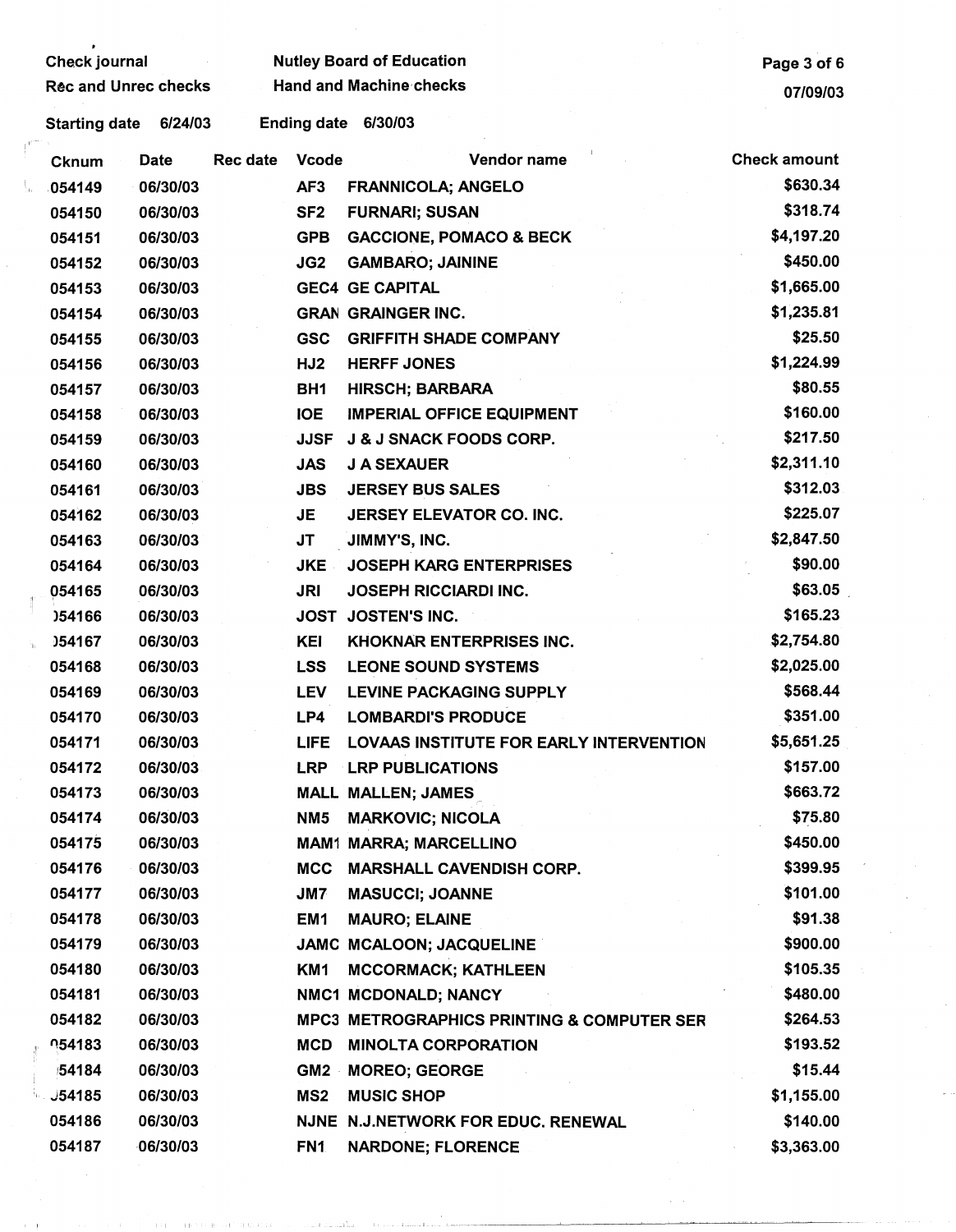| <b>Check journal</b>            |             |                 | <b>Nutley Board of Education</b> | Page 4 of 6                                 |                     |
|---------------------------------|-------------|-----------------|----------------------------------|---------------------------------------------|---------------------|
| <b>Rec and Unrec checks</b>     |             |                 | <b>Hand and Machine checks</b>   | 07/09/03                                    |                     |
| <b>Starting date</b><br>6/24/03 |             |                 | Ending date 6/30/03              |                                             |                     |
| Cknum                           | <b>Date</b> | <b>Rec date</b> | <b>Vcode</b>                     | Vendor name                                 | <b>Check amount</b> |
| 054188                          | 06/30/03    |                 | <b>NSP</b>                       | <b>NATIONAL SCHOOL PRODUCTS</b>             | \$654.31            |
| 054189                          | 06/30/03    |                 |                                  | NJDA NEW JERSEY DEPARTMENT OF AGRICULTURE   | \$63.80             |
| 054190                          | 06/30/03    |                 | <b>NL</b>                        | <b>NEWARK LIGHT CO.</b>                     | \$345.29            |
| 054191                          | 06/30/03    |                 | SN                               | <b>NICASTRO; SUSAN</b>                      | \$432.00            |
| 054192                          | 06/30/03    |                 | PN <sub>1</sub>                  | NICOLETTE; PHILIP                           | \$300.50            |
| 054193                          | 06/30/03    |                 | <b>NJEC</b>                      | NJECC, INC.                                 | \$1,000.00          |
| 054194                          | 06/30/03    |                 | NC <sub>3</sub>                  | <b>NUTLEY CHAPTER ARC</b>                   | \$150.00            |
| 054195                          | 06/30/03    |                 | <b>NA</b>                        | <b>NUTLEY MOBIL</b>                         | \$192.95            |
| 054196                          | 06/30/03    |                 | <b>NSR</b>                       | <b>NUTLEY SHOP-RITE, INC.</b>               | \$1,437.93          |
| 054197                          | 06/30/03    |                 | <b>DEO</b>                       | <b>OBLACK; DENNIS</b>                       | \$58.73             |
| 054198                          | 06/30/03    |                 |                                  | OTC1 OCCUPATIONAL THERAPY CONSULTANTS, INC. | \$195.00            |
| 054199                          | 06/30/03    |                 | <b>KHO</b>                       | OHTAKA; KEIKO H.                            | \$24.63             |
| 054200                          | 06/30/03    |                 | <b>OUP</b>                       | <b>OXFORD UNIVERSITY PRESS</b>              | \$1,299.96          |
| 054201                          | 06/30/03    |                 | <b>CIPA</b>                      | <b>PALLEY; CINDY</b>                        | \$1,198.08          |
| 054202                          | 06/30/03    |                 | <b>PDI</b>                       | <b>PANASONIC DOCUMENT IMAGING</b>           | \$69.41             |
| 054203                          | 06/30/03    |                 |                                  | PAPA PAPALEO; MARIA                         | \$24.23             |
| 054204                          | 06/30/03    |                 | <b>PBG</b>                       | PECHTER'S BAKING GROUP, LLC.                | \$185.20            |
| 054205                          | 06/30/03    |                 | PW <sub>3</sub>                  | <b>PEDIATRIC WORKSHOP</b>                   | \$200.00            |
| 054206                          | 06/30/03    |                 | PD4                              | PETE'S DELI                                 | \$357.09            |
| 054207                          | 06/30/03    |                 | PC <sub>3</sub>                  | <b>PRESIDENT'S CHALLENGE</b>                | \$94.50             |
| 054208                          | 06/30/03    |                 | RP <sub>5</sub>                  | <b>PRESUTO; ROBERT</b>                      | \$62.86             |
| 054209                          | 06/30/03    |                 | <b>PT</b>                        | <b>PRINTING TECHNIQUES</b>                  | \$3,640.00          |
| 054210                          | 06/30/03    |                 |                                  | USPS RESERVE ACCOUNT                        | \$500.00            |
| 054211                          | 06/30/03    |                 | RF                               | <b>RICHARDS FLORIST</b>                     | \$54.00             |
| 054212                          | 06/30/03    |                 | <b>RRS</b>                       | RICKARD REHABILITATION SERVICES, INC.       | \$336.00            |
| 054213                          | 06/30/03    |                 | <b>RICH</b>                      | <b>RICOH CORP.</b>                          | \$253.50            |
| 054214                          | 06/30/03    |                 |                                  | RBOE RIDGEFIELD BOARD OF EDUCATION          | \$880.00            |
| 054215                          | 06/30/03    |                 | RB <sub>6</sub>                  | <b>RITACCO BRO'S</b>                        | \$1,771.00          |
| 054216                          | 06/30/03    |                 | RP4                              | <b>ROCKY'S PIZZA</b>                        | \$1,159.00          |
| 054217                          | 06/30/03    |                 | <b>SR</b>                        | <b>ROMAGLIA; SHARON</b>                     | \$365.56            |
| 054218                          | 06/30/03    |                 |                                  | <b>ROSS ROSSI; ALISA</b>                    | \$450.00            |
| 054219                          | 06/30/03    |                 |                                  | RUST RUSTY'S PIANO/ORGAN CO.                | \$280.00            |
| 054220                          | 06/30/03    |                 |                                  | <b>SSA S &amp; S WORLDWIDE</b>              | \$380.97            |
| 054221                          | 06/30/03    |                 | SPI4                             | <b>SAGE PUBLICATIONS, INC.</b>              | \$33.45             |
| 054222                          | 06/30/03    |                 | <b>SAP</b>                       | <b>SALLY'S AUTO PARTS INC.</b>              | \$47.75             |
| 054223                          | 06/30/03    |                 | LS7                              | <b>SANTOSUOSSO; LISA</b>                    | \$446.97            |
| 054224                          | 06/30/03    |                 |                                  | <b>SCPA SCARPA; LINDA</b>                   | \$217.07            |
| 054225                          | 06/30/03    |                 |                                  | SBPC SCHOOL BUS PARTS CO.                   | \$99.54             |
| 054226                          | 06/30/03    |                 | <b>SPC</b>                       | <b>SCHOOL SPECIALTY INC</b>                 | \$26.41             |
|                                 |             |                 |                                  |                                             |                     |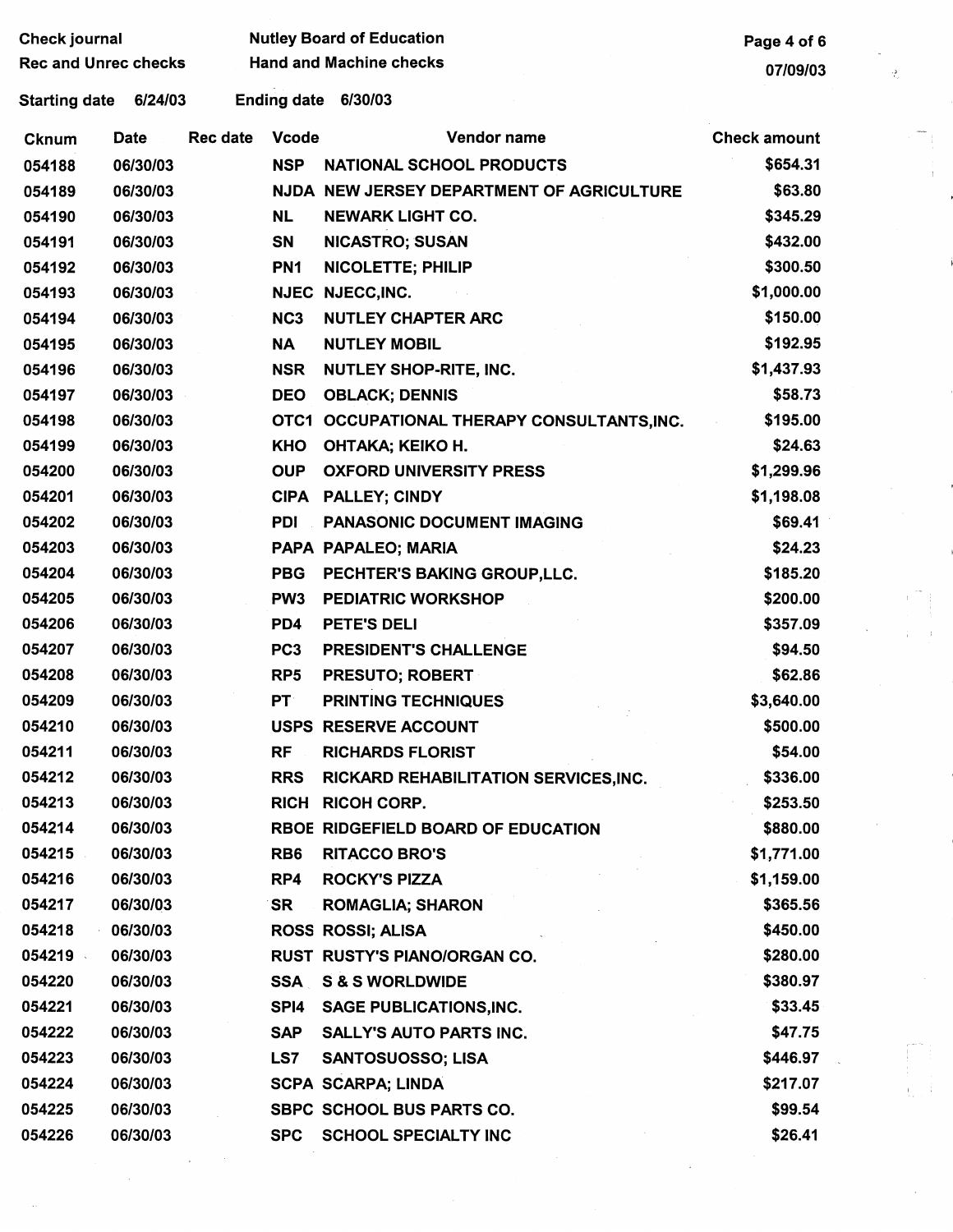| Check journal        | <b>Nutley Board of Education</b> | Page 5 of 6 |
|----------------------|----------------------------------|-------------|
| Rec and Unrec checks | <b>Hand and Machine checks</b>   | 07/09/03    |

Starting date 6/24/03 Ending date 6/30/03

| Cknum  | Date     | <b>Rec date</b> | <b>Vcode</b>    | Vendor name                                    | <b>Check amount</b> |
|--------|----------|-----------------|-----------------|------------------------------------------------|---------------------|
| 054227 | 06/30/03 |                 | JS8             | <b>SCOCCIMARRO; JOAN</b>                       | \$25.88             |
| 054228 | 06/30/03 |                 | KS              | <b>SERAFINO; KATHLEEN</b>                      | \$400.00            |
| 054229 | 06/30/03 |                 | CCI             | <b>SHERWIN WILLIAMS CO.</b>                    | \$924.30            |
| 054230 | 06/30/03 |                 | <b>GNK</b>      | <b>SNACKS &amp; MORE, L.L.C.</b>               | \$588.46            |
| 054231 | 06/30/03 |                 | <b>SGS</b>      | <b>SPRING GARDEN SCHOOL</b>                    | \$638.54            |
| 054232 | 06/30/03 |                 |                 | STBU STAPLES BUSINESS ADVANTAGE                | \$508.19            |
| 054233 | 06/30/03 |                 | <b>CIF</b>      | <b>STATE OF NEW JERSEY</b>                     | \$839.00            |
| 054234 | 06/30/03 |                 | SI5             | <b>STEWART INDUSTRIES</b>                      | \$514.94            |
| 054235 | 06/30/03 |                 |                 | <b>SBS1 STRAND BOOKSTORE</b>                   | \$742.32            |
| 054236 | 06/30/03 |                 |                 | <b>SCRC SUSSEX COUNTY REGIONAL COOPERATIVE</b> | \$44,350.08         |
| 054237 | 06/30/03 |                 |                 | <b>SYME SYME; MICHELE</b>                      | \$61.16             |
| 054238 | 06/30/03 |                 | <b>TDC</b>      | T.D. CURRAN INC.                               | \$250.90            |
| 054239 | 06/30/03 |                 | TC4             | TEACHERS COLLEGE READING, WRITING PROJ.        | \$900.00            |
| 054240 | 06/30/03 |                 | TD              | <b>TEACHER'S DISCOVERY</b>                     | \$55.15             |
| 054241 | 06/30/03 |                 |                 | TVC1 TEACHERS VIDEO CO.                        | \$126.55            |
| 054242 | 06/30/03 |                 |                 | NATH THUNELL; NANCY                            | \$28.04             |
| 054243 | 06/30/03 |                 |                 | <b>VOIC T-MOBILE</b>                           | \$40.63             |
| 054244 | 06/30/03 |                 | ΜN              | <b>TOLLGREEN NEWS</b>                          | \$1,933.34          |
| 054245 | 06/30/03 |                 | <b>TSP</b>      | TOM SNYDER PRODUCTIONS INC.                    | \$86.35             |
| 054246 | 06/30/03 |                 | <b>RT</b>       | TOPOLSKI, SR.; ROBERT                          | \$78.40             |
| 054247 | 06/30/03 |                 | <b>TN</b>       | <b>TOWNSHIP OF NUTLEY</b>                      | \$180,266.09        |
| 054248 | 06/30/03 |                 | <b>HHT</b>      | <b>TROVATO; HILLARY HILL</b>                   | \$19.00             |
| 054249 | 06/30/03 |                 | <b>TDFI</b>     | TUSCAN/LEHIGH DAIRIES, L.P.                    | \$1,863.91          |
| 054250 | 06/30/03 |                 | BA              | <b>VERIZON</b>                                 | \$8,941.95          |
| 054251 | 06/30/03 |                 | <b>VB</b>       | <b>VIOLA BROTHERS INC</b>                      | \$1,529.89          |
| 054252 | 06/30/03 |                 | CV <sub>2</sub> | <b>VIOLANTE; CIRO</b>                          | \$267.12            |
| 054253 | 06/30/03 |                 |                 | WGC WELCO GASES CORPORATION                    | \$143.30            |
| 054254 | 06/30/03 |                 |                 | WELL WELLNESS & REHABILITATION SERVICES, INC.  | \$440.00            |
| 054255 | 06/30/03 |                 | EW <sub>1</sub> | <b>WOLF; ELLEN</b>                             | \$17.28             |
| 054256 | 06/30/03 |                 | JW2             | <b>WOOD; JOYCE</b>                             | \$85.54             |
| 054257 | 06/30/03 |                 |                 | <b>XER2 XEROX CORPORATION</b>                  | \$780.78            |
| 054258 | 06/30/03 |                 | ZB              | <b>ZANER BLOSER</b>                            | \$65.35             |
| 054259 | 06/30/03 |                 | <b>ZBC</b>      | <b>ZINICOLA BAKING COMPANY</b>                 | \$498.75            |